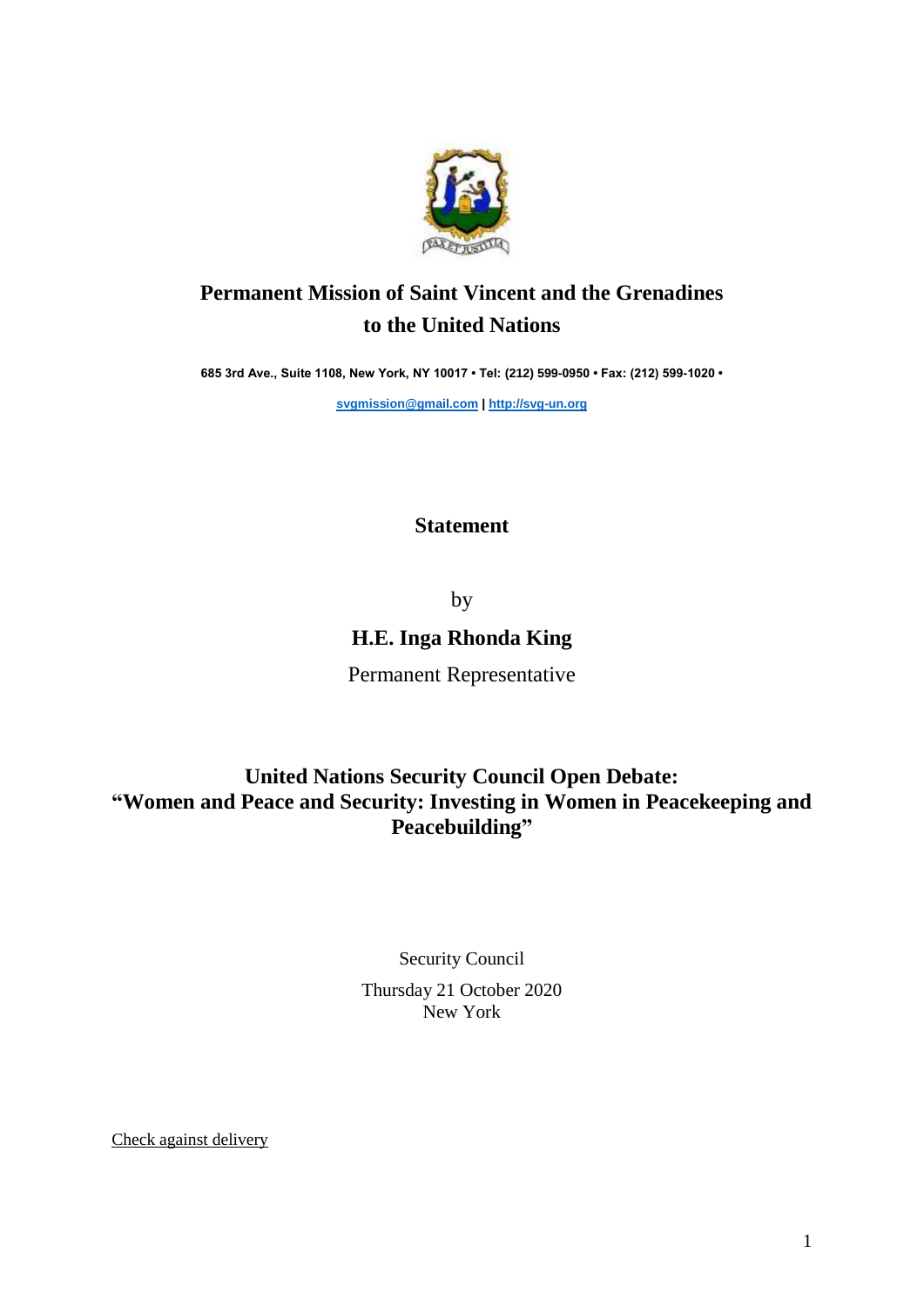Thank you, Madam President,

Saint Vincent and the Grenadines thanks Kenya for convening today's annual open debate and for facilitating the in-person participation of the wider membership. We also welcome the participation of our distinguished briefers, Secretary General Guterras, Executive Director Bahous, USG Lacroix, Madame Diop and Ms. Umenza Velasco.

We begin by paying tribute to women who have, and continue to contribute to peacekeeping and peacebuilding as negotiators, mediators, heads of households, drivers of economies, peacekeepers, and community, civil society and political leaders. We welcome the commitment demonstrated to ensuring the equal and meaningful participation of women in UN special political missions, as well as in mediation support teams. However, consistent inclusion of gender provisions in peace agreements and post-agreement implementation remain urgent. The absence of such provisions in all ceasefire agreements, secured in the last few years, is of particular concern. Even with increased efforts at the national, regional and multilateral levels, women's participation across the peace, security and development continuum still falls appallingly short. It is against this backdrop that we wish to make the following three points.

First, with a commitment to women, peace and security cited as a core priority of the Secretary General's Action For Peace (A4P) initiative,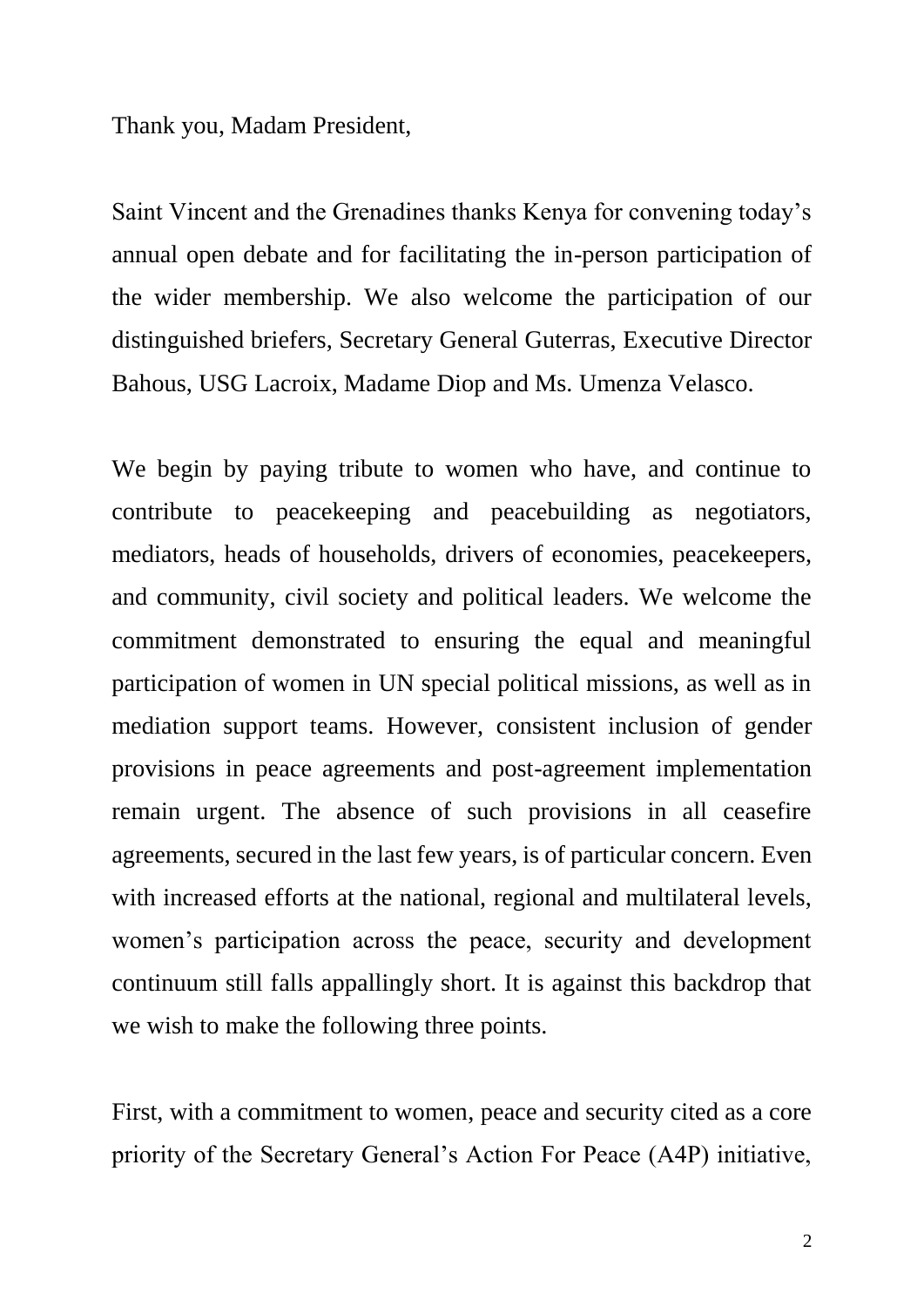we commend the work of the Department of Peacekeeping Operations in creating space for women leaders to influence peace processes at the national level, including:

- in the Darfur Women's Platform,
- their influence on the Juba Peace Agreement in Sudan, and
- the support provided for the protection and participation of women in the elections in the Central African Republic.

However, mandates of UN Peacekeeping and Special Political Missions must include operational elements to support governments' quest for the equal and meaningful participation of women in peace processes and across development initiatives.

There is need for greater representation of women in disarmament, demobilisation, reintegration and security sector reform. We welcome the commitment of the UN High Representative for Disarmament to the equal representation of women and men in all activities, as well as her office's work in systematically tracking gender data on disarmament, and integrating gender perspectives in preventing proliferation of small arms and light weapons. While these decisive actions are necessary, still missing is a commitment to consistent gender analysis at all levels of operation.

This brings us to our second point. We cannot overstate the need to apply anti-colonial-intersectional gender analysis, as standard in every aspect of the work of the Security Council. The expertise for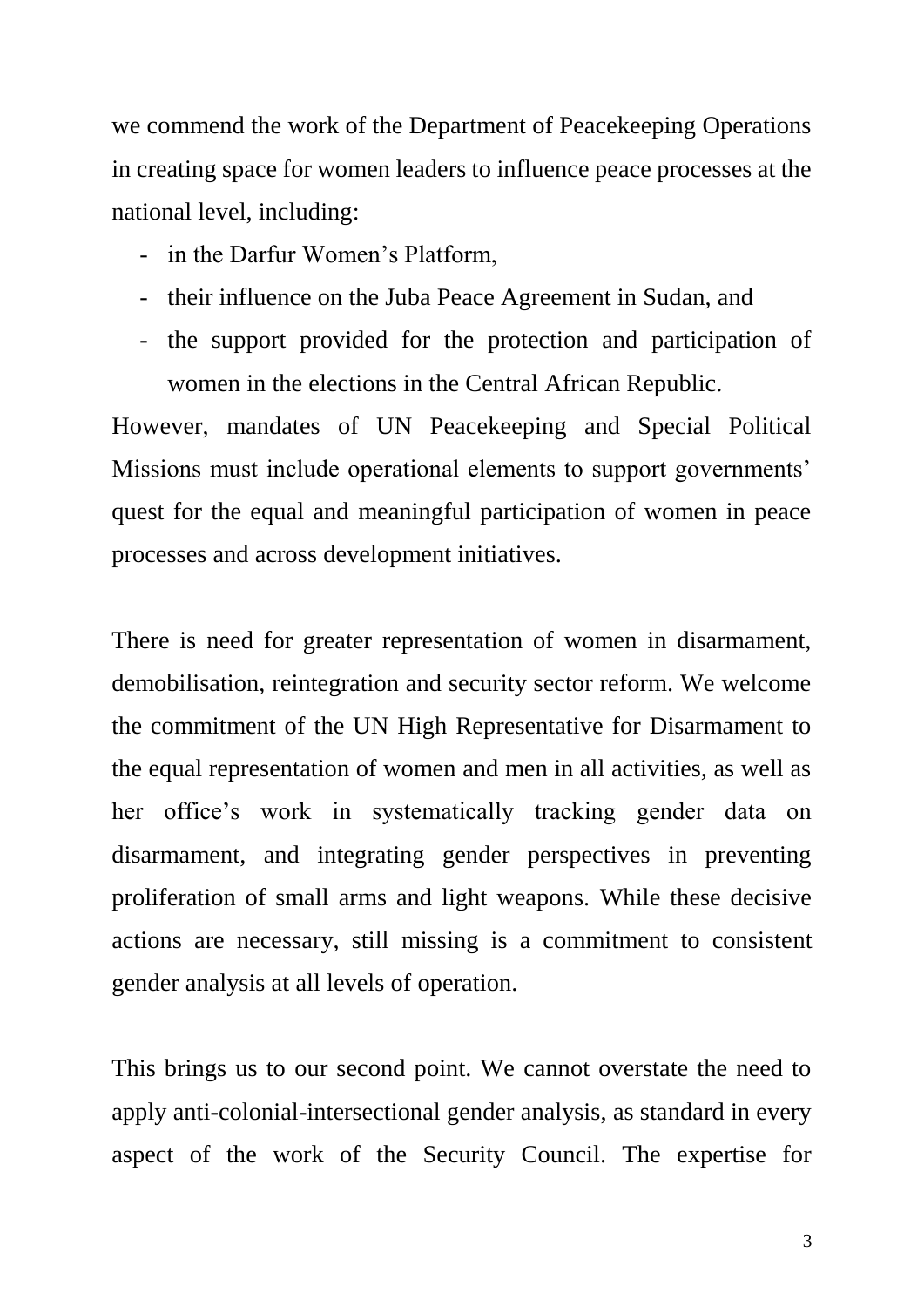conducting such analysis already resides within member states currently grappling with the ongoing effects of histories of colonisation, conflict, economic and ecological precarity, as well as the added burden of navigating the pandemic. Only 36% of 98 member states with WPS national action plans (NAPs) have budget allocations for implementation. In particular, these action plans require budgetary support to fund localisation programmes led by women civil society. Given the critical role of women civil society as architects of the WPS, and the overarching UN gender equality normative agendas, their expertise and proposed actions must feature in the solutions to end gender inequality.

The final point we wish to raise is that there is no circumstance under which conflict related sexual and gender-based violence against women, girls and children, including reprisals against women peacebuilders and civil society, can be tolerated. We must insist on prevention, accountability, and on transforming the conditions that produce this violence in the first place.

The fundamental challenge we face in advancing the WPS agenda is the very challenge that confronts us in securing gender equity and justice globally. We must eliminate unequal relations of power. This transformation is urgent for women. Saint Vincent and the Grenadines, with a permanent mission to the United Nations that comprises 85 percent women and an all-female leadership team, takes this